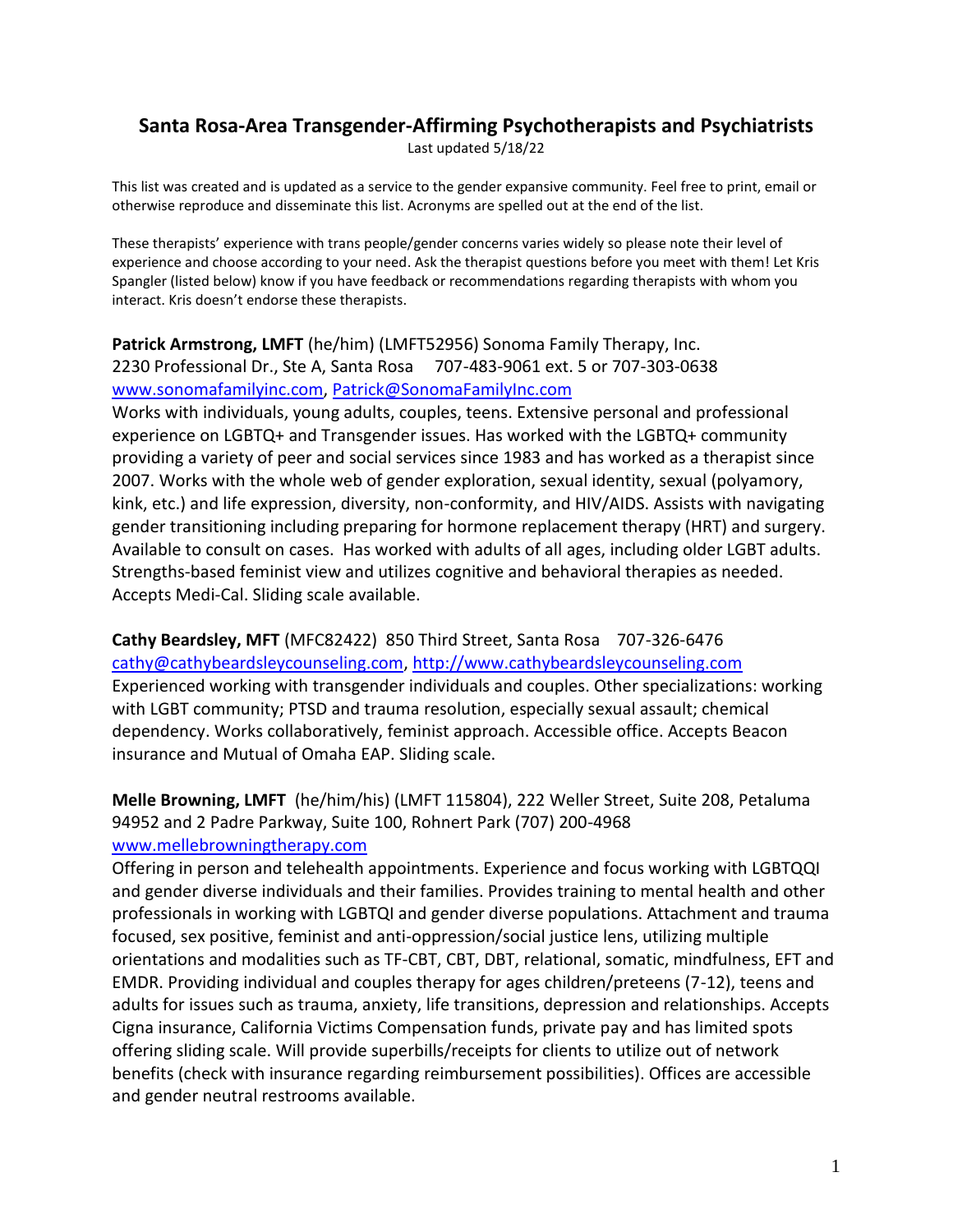## **Shanna Butler, Ph.D,** Licensed Clinical Psychologist (she/her) (PSY30819)

7765 Healdsburg Ave, #14 Sebastopol CA 95472 707-634-

7793 [sbutlerphd@gmail.com](mailto:sbutlerphd@gmail.com) [www.shannabutler.com](http://www.shannabutler.com/)

Offers depth and somatic oriented psychotherapy for adults, couples, and youth. Extensive immersion in the rich traditions of feminism, multiculturalism and social justice. Identifies as queer and has 15 years of professional experience working within the LGBTQ community. Specific expertise includes supporting trans\* and non-binary adults and youth, significant others, and family members in the exploration and integration of gender and sexual identities. Additional areas of emphasis include trauma recovery and integration, addictions, relational issues, sexuality, and spiritual/creative development, Ketamine Assisted Psychotherapy, and psychedelic integration. Body positive, kink and poly affirming. Maintains an active research program exploring gender embodiment and gender expressions. Office accessible.

## **Lesley Cantor, MFT** (she/her) (MFC49867) 7765 Healdsburg Avenue, Suite 17, Sebastopol (707) 681-1991 [lesleycantor@comcast.net](mailto:lesleycantor@comcast.net)

Works with individuals, couples and families with children/adolescents. Longtime personal and professional commitment to the health and happiness of the LGBTQ community. "When you need support around gender, transition, accessing resources and navigating a new identity, together -- I can help." Extensive training in anxiety and panic disorders; trauma and PTSD. Trained in EMDR, EFT, CBT. Accepts Aetna, Beacon, Magellen and Partnership; willing to provide "superbill" for out of network insurances. Some evening appointments available. Member of RECAMFT and CAMFT. Office accessible. Free 30 minute phone or in-person consultation.

# **Sara Champie, LCSW** (she/her) (87702) 435 Petaluma Ave, Ste. 140, Sebastopol (707) 861-0577 [www.sarachampielcsw.com](http://www.sarachampielcsw.com/)

Offers individual therapy for older teens (15+) and adults. Currently a Therapist in Training in the Neuro Affective Relational Model (NARM). NARM is a cutting-edge model for addressing **attachment, relational and developmental trauma** by working with patterns that cause life-long psychobiological symptoms and interpersonal difficulties. Excited to bring this information to the LGBTQ+ community. Theoretical orientation as a therapist is trauma informed and somatically focused, based in Feminist, Relational, and Humanistic approaches. Offers a compassionate and non-judgemental space for clients to explore what is true for them. Experienced in providing support for those who are questioning an identity that no longer fits, working through pieces of internalized oppression, working on coming out to their community, experiencing relationship challenges that do not fit cis-gendered, heteronormative standards, considering or actively transitioning, etc. Queer identified. Accepts both Medi-Cal and Medicare.

# **R. B/T Craig, LPCC** (they/them) (4505) 213 W. Perkins St. **Ukiah**, CA 707-244-1938 [https://www.norcalruraltherapy.com/,](https://www.norcalruraltherapy.com/) [rbtcraig@norcalruraltherapy.com](mailto:rbtcraig@norcalruraltherapy.com)

B/T provides psychotherapy to adults and older teens for anxiety, depression, and trauma recovery. Support people through life and gender transitions, coping with invisible disability,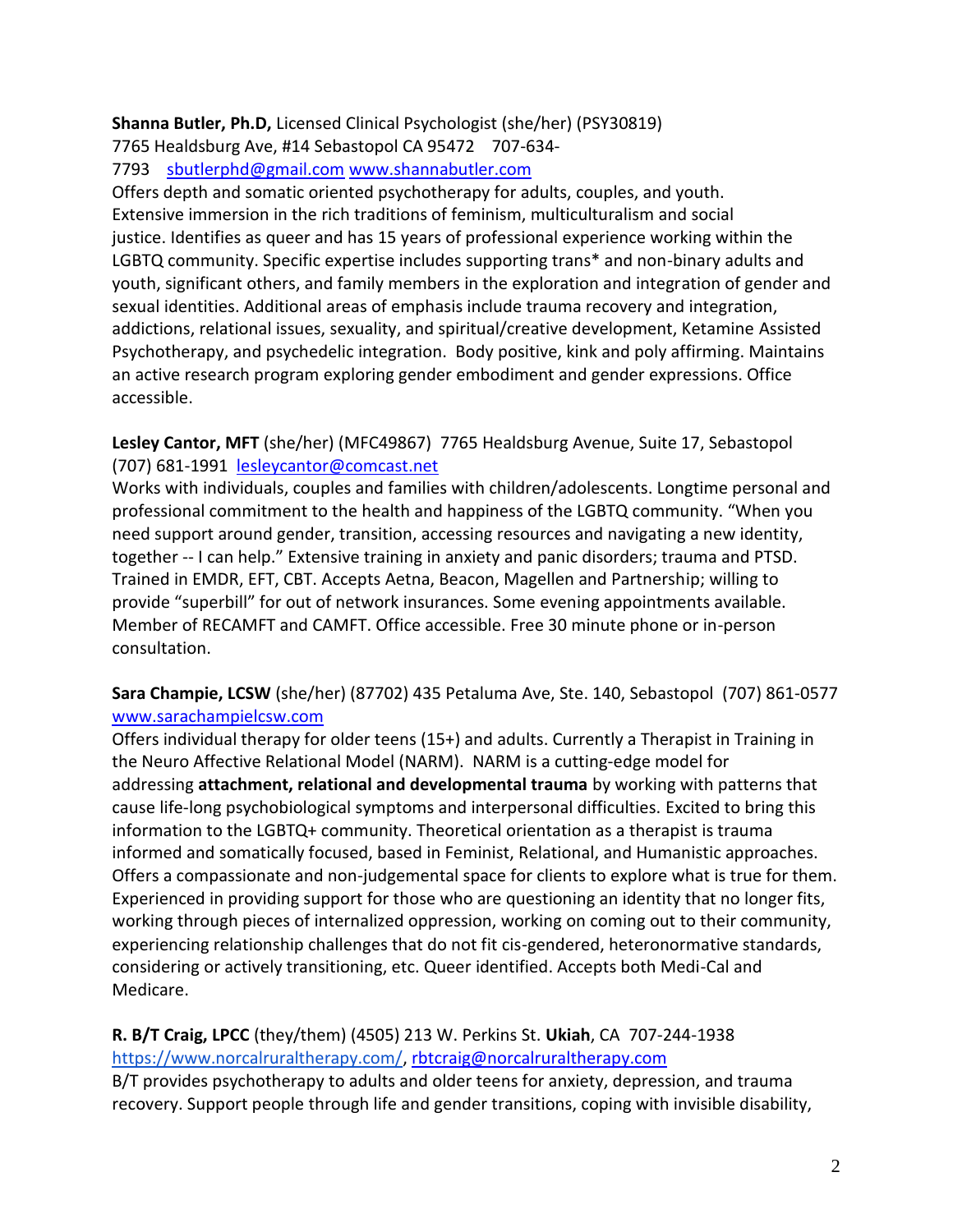exploring gender or sexuality (including kink & polyamory). Available for coaching or consultation regarding gender transition. B/T is queer, transgender, and gender nonconforming with over 15 years of experience as a sex positive sexuality educator. Familiar with the challenges of being LGBTQ in a rural area, having grown up in Sonoma County and working as a counselor in Ukiah since 2013. Eclectic style that includes somatic, cognitive, narrative, and behavioral approaches informed by feminist and queer perspectives. Use processes from Narrative Therapy, Eye-Movement Desensitization and Reprocessing (EMDR) Therapy, Dialectical Behavioral Therapy (DBT), Mindfulness-Based Cognitive Therapy (MBCT), and Expressive Arts Therapy. B/T can provide you with a receipt for insurance reimbursement and will be accepting Medi-Cal by April 2020. Office up one flight of stairs. Also sees clients at Redwood Community Services Stepping Stones (accessible office) and provides online appointments.

## **Joey Downey, LMFT** (he/him) (MFC41874) 558 B Street, Santa Rosa (707) 329-3226 [joey@joeydowneylmft.com](mailto:joey@joeydowneylmft.com) [www.JoeyDowneyLMFT.com](http://www.joeydowneylmft.com/)

Provides psychotherapy with older teens and adults. LGBTQIA and gender expansive affirming therapy. Experience includes work in SF with gay/trans methamphetamine abusing adults in harm reduction program – The Stonewall Project and the UCSF Center for AIDS Prevention Studies. Areas of interest include working with Complex PTSD - survivors of sexual abuse and trauma; Depression and Anxiety Disorders. Utilizing Person-Centered, Narrative and collaborative process that pulls from many orientations and mindfulness practices. In addition to private practice, currently works for Sonoma County Crisis Stabilization Unit. Participates in monthly trans therapy consultation group. Full fee: \$130. Accepts Partnership Health Plan (Medi-Cal) and Value Options insurance. Superbill available for Out of Network provider therapy.

**Rachel Gardner, Psy.D.** (she/her) (PSB94024061) Psychological Assistant supervised by Dr. Sil Machado. Santa Rosa 707-529-8466.

#### [DrRachelMG@gmail.com](mailto:DrRachelMG@gmail.com) [www.SilMachadoTherapy.com](http://www.silmachadotherapy.com/)

Extensive experience in the LGBTQI community, including gender exploration and transition, sexuality, people living with HIV-AIDS. Offers psychotherapy to adults dealing with depression, anxiety, trauma, grief, internalized oppression, chronic illness, aging. Psychodynamic, Somatic, Depth, CBT and mindfulness-based approaches. Takes Medi-Cal (Partnership HealthPlan). Queer-identified.

**Shawn V. Giammattei**, **PhD** (he/him/his) (PSY22570) (707) 243-3914

1049 4th Street, Suite G, Santa Rosa

2014 10th Avenue, San Francisco

[info@questfamilies.com,](mailto:info@questfamilies.com) [http://www.questfamilytherapy.com](http://www.questfamilytherapy.com/) 

A WPATH Certified Gender Specialist and Mentor with over 20 years of experience working with transgender and gender expansive individuals, couples and families across the lifespan using an integrative, collaborative and attachment-centered approach. Specializing in family therapy (esp. with trans youth), couples counseling, parent training as well as individual counseling. Extensive training in Narrative, Mindfulness, EMDR, Emotion-Focused, Gottman Method (Level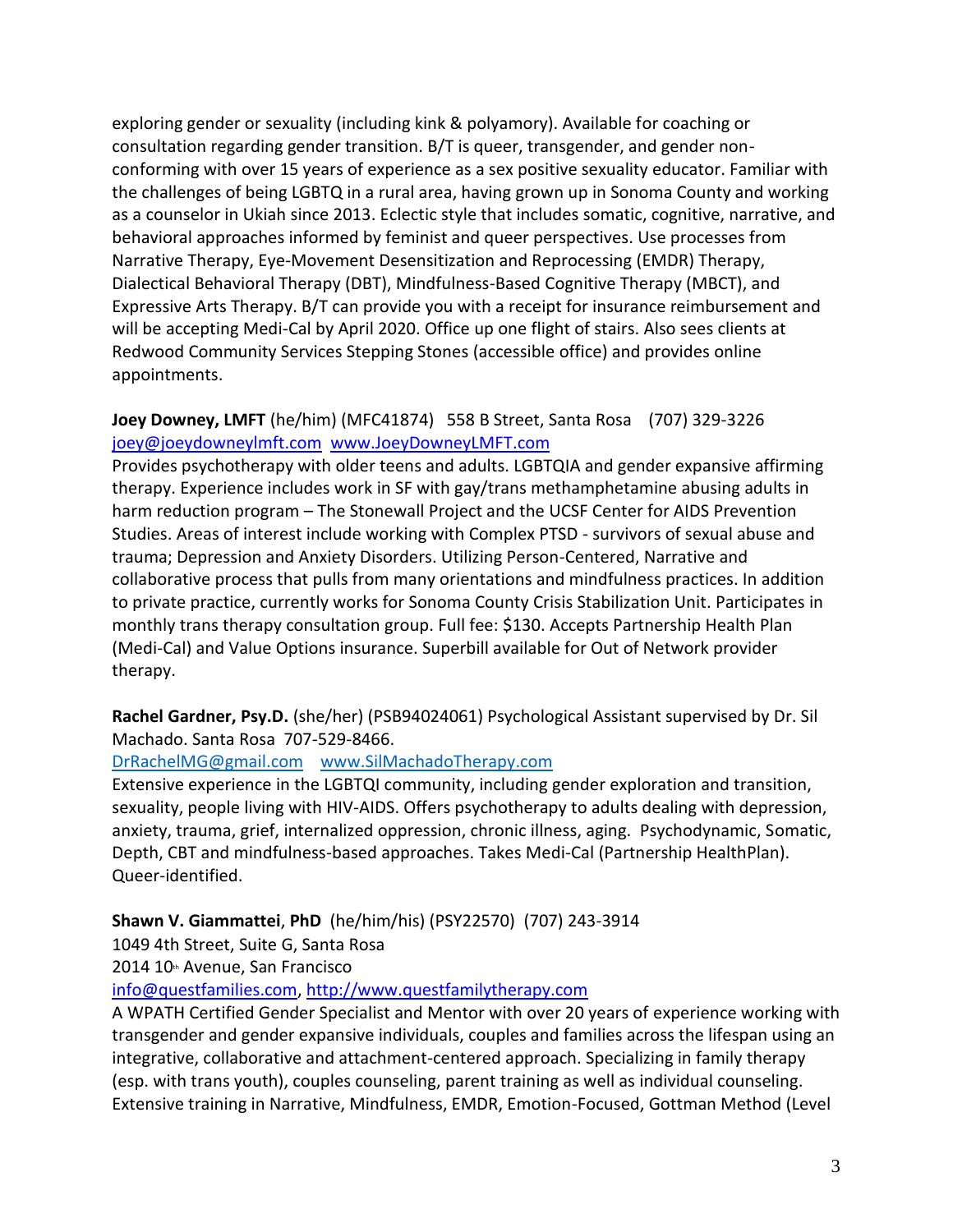II), CBT and DBT models of treatment. Has also worked extensively with addictions, eating disorders, anxiety disorders, trauma, sexual identity issues, mixed-orientation marriages, polyamory/kink, and transition to parenthood. Educator and researcher in the field of LGBT mental health and teaches graduate students and community agencies to deliver culturally competent care to the LGBTQ community. Santa Rosa office is accessible. Is willing to do single case agreements with insurance companies or provide invoices to be reimbursed as an "out of network" provider.

#### **Constance Gibson, LMFT 131974 (they/them)** Telehealth only. Phone/text: 707.583.9287 [www.ConstanceGMFT.com,](http://www.constancegmft.com/) [Email: ConstanceGMFT@gmail.com](mailto:Email:%20ConstanceGMFT@gmail.com)

Offers trans\* and LGBTQIA and gender expansive affirming therapy for kids & teens (3-18) and adults in various stages of gender exploration and transition. Supports clients in gender exploration, transition care and empowerment, and family of origin communication and/or repair. Works with parents of young gender non-conforming children/teens to develop increased knowledge, compassion, and empowerment for supporting their child through development. Additionally works with LGBTQIA+, non-traditional, polyamorous, and kinky couples. Constance is somatic (body) oriented, trauma informed, body positive, sex-positive, and strengths based. They work from intersectional, community, and client centered lenses. AASECT sex therapy certified, SF Sex Information (SFSI)-trained, experienced with addiction and recovery. Offering EMDR June 2020. Insurance: Beacon/Medi-Cal insurance *in progress*; provides super bills for reimbursement; Member of RECAMFT; the World Professional Association for Transgender Health (WPATH); CAMFT and Gaylesta. Office wheelchair accessible with elevator.

# **Diane Gleim, MFT, CST** (she/her) (MFT44429)

320 10th Street, Suite 302, Santa Rosa [707-535-9650](tel:%28707%29%20535-9650) [dianegleimMFT@gmail.com,](https://d.docs.live.net/AppData/Roaming/AppData/Roaming/AppData/Local/Temp/dianegleimMFT@gmail.com) [www.dianegleimmft.com](https://d.docs.live.net/AppData/Roaming/AppData/Roaming/AppData/Local/Temp/www.dianegleimmft.com)

An experienced and sex-positive Licensed Marriage and Family Therapist and the first AASECT Certified Sex Therapist in Sonoma County. Helps clients with sexual identity, sexual expression, and sexual relationship issues. Works with individuals and couples ages 18-80 and beyond and has extensive training and experience working with the LGBTQ+ community. Has supported people through their transition (HRT, gender confirmation surgeries) as well as navigating life, love, and sexual relationships afterwards. Style is warm, accepting, depth-oriented, and strengths-based. Also trains other therapists regarding human sexuality issues in psychotherapy. Supervisor-in-Training for AASECT certification as a Certified Sex Therapist Supervisor and writes a blog on Psychology Today's website, *Underneath the Sheets.* For three years has been voted Best Sex Therapist in Sonoma County by the readers of the North Bay Bohemian. Office is ADA accessible. Please see website for insurance and fee questions.

**Claudia Haskel, LMFT** (she/her/hers) (#83224) 7765 Healdsburg Avenue, Suite 18, Sebastopol 707-595-0049 Additional office in Santa Rosa [Claudiahaskel@gmail.com,](mailto:diahaskel@gmail.com) [www.claudiahaskel.com.](http://www.claudiahaskel.com/)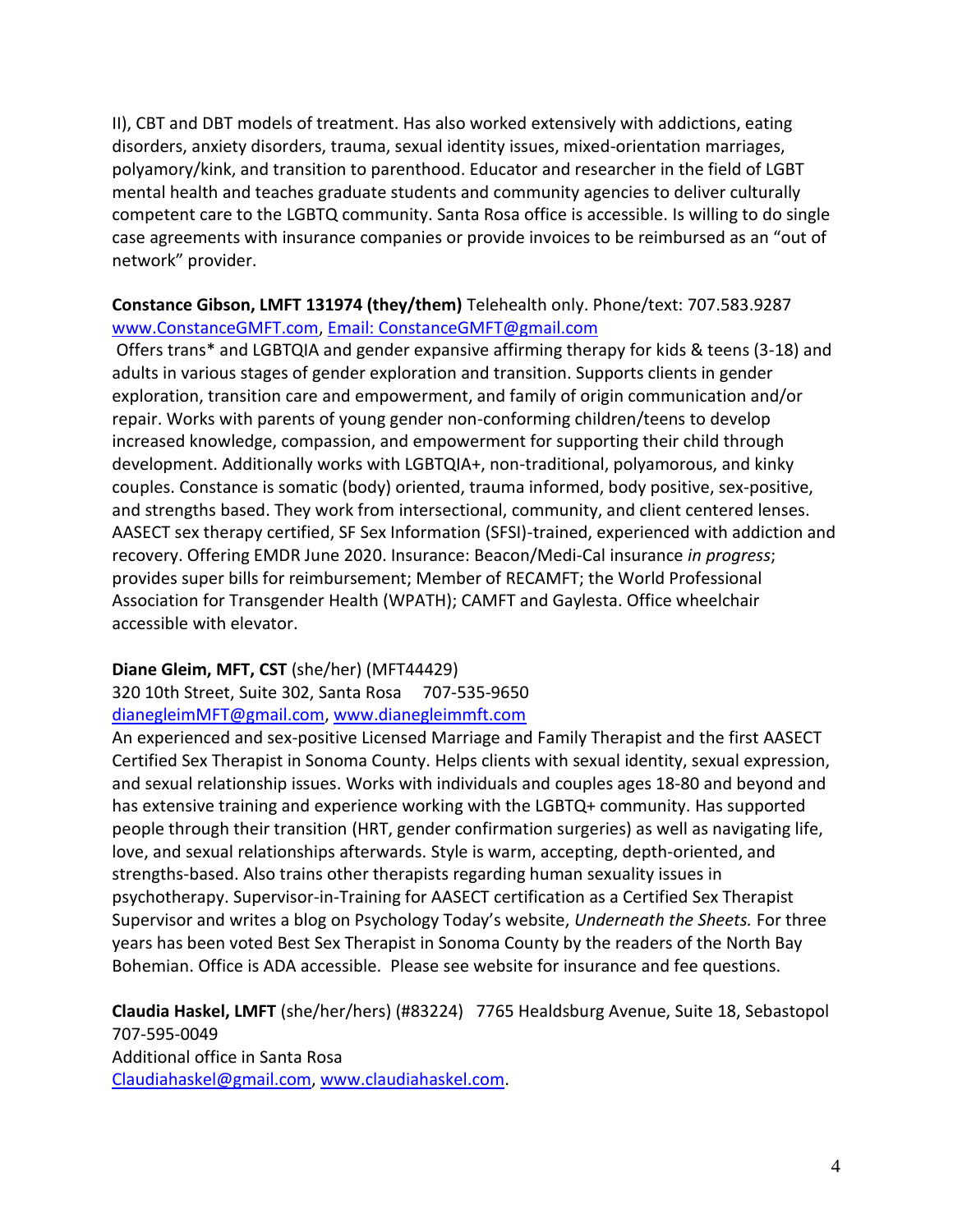Queer identified Gender Specialist. Sex positive, LGBT affirmative, kink and poly aware seasoned psychotherapist and couples counselor. If you need letters for gender confirming surgery or hormones, will provide you with a reasonably affordable clinical assessment and letter or identify areas of treatment to help you get your letter in a timely manner. Does not believe that clients should be diagnosed with Gender Dysphoria to receive letters of support. Certifications include LGBT Affirmative Therapist with the American Association of Marriage and Family Therapists. Committed to helping individuals questioning their gender identity, and when they are ready, provides professional support for coming out and transitioning in one's family life and career. Evening and weekend appointments are available. Offices in Sebastopol and Santa Rosa are wheelchair accessible. Doesn't take insurance but will give a superbill for reimbursement as an "out of network" provider.

## **Joy Jaco, AMFT** (she/hers/they/them) (AMFT# 119698) Supervisor: Daniela Di Pierro Sebastopol and Nevada City (707) 666-5170

Telehealth services or Outdoor therapy services provided depending on client needs and location. Identifies as gender fluid/non-conforming. Bilingual **Spanish** speaking. Provides culturally competent therapy and support. Works with individuals, couples/polycules, youth, and families. Works with folx with neurodivergence or identifying to be "on the spectrum" or autistic. Specializes in Expressive Art Therapy including poetry, drama, visual arts, dance/movement, and narrative therapies. Provides play therapy to children 2 and older. Holds an eco-feminist and liberation psychology lens. Works with LGBT+ youth, adults and couples in addressing relationship difficulties and social challenges. Treats complex PTSD, dissociative disorders, suicidality, depression, anxiety, ADHD, borderline personality disorder, and mood disorders. Accepts Anthem Blue Cross Medi-Cal and California Health and Wellness Medi-Cal and sliding scale. Some evening and weekend availability.

**Tina Kelly, MS, MFT** (LMFT 85659) 1144 Sonoma Avenue, Suite 104, Santa Rosa, CA 95405 707 529.5399

#### [www.tinakellylmft.com](https://d.docs.live.net/AppData/Roaming/AppData/Roaming/AppData/Local/Temp/www.tinakellylmft.com)

Has worked with transgender clients in various stages of transitioning, from contemplation through final transitioning and integration, in both private practice and at Lomi Psychotherapy Clinic. Works with individuals age 16 and up, couples and families. Office shared with a trained therapy dog, who often brings great comfort to clients. Accepts Medi-Cal (Partnership Health Plan) and offers a sliding scale. Office has city bus access and ample parking.

**Lani Lee, MFT** (she/her) (MFC51375) 651 Cherry St. Santa Rosa 707-331-5246 [www.LaniLeeMFT.com](mailto:LaniLeeMFT.com)

Has worked with trans clients ranging from questioning to active transition. Trained in gender and sexuality issues. Lifelong ally to the LBGTQQI community, celebrates diversity in all forms. Non-judgmental, collaborative, deep exploration of self/identity. Sensitive to trans issues such as: moving from a negative/confused to positive self-image, including body image; the effects of oppression (internal and external); effects on development and self-worth of growing up within a gender binary culture; coming out, (family sessions when appropriate);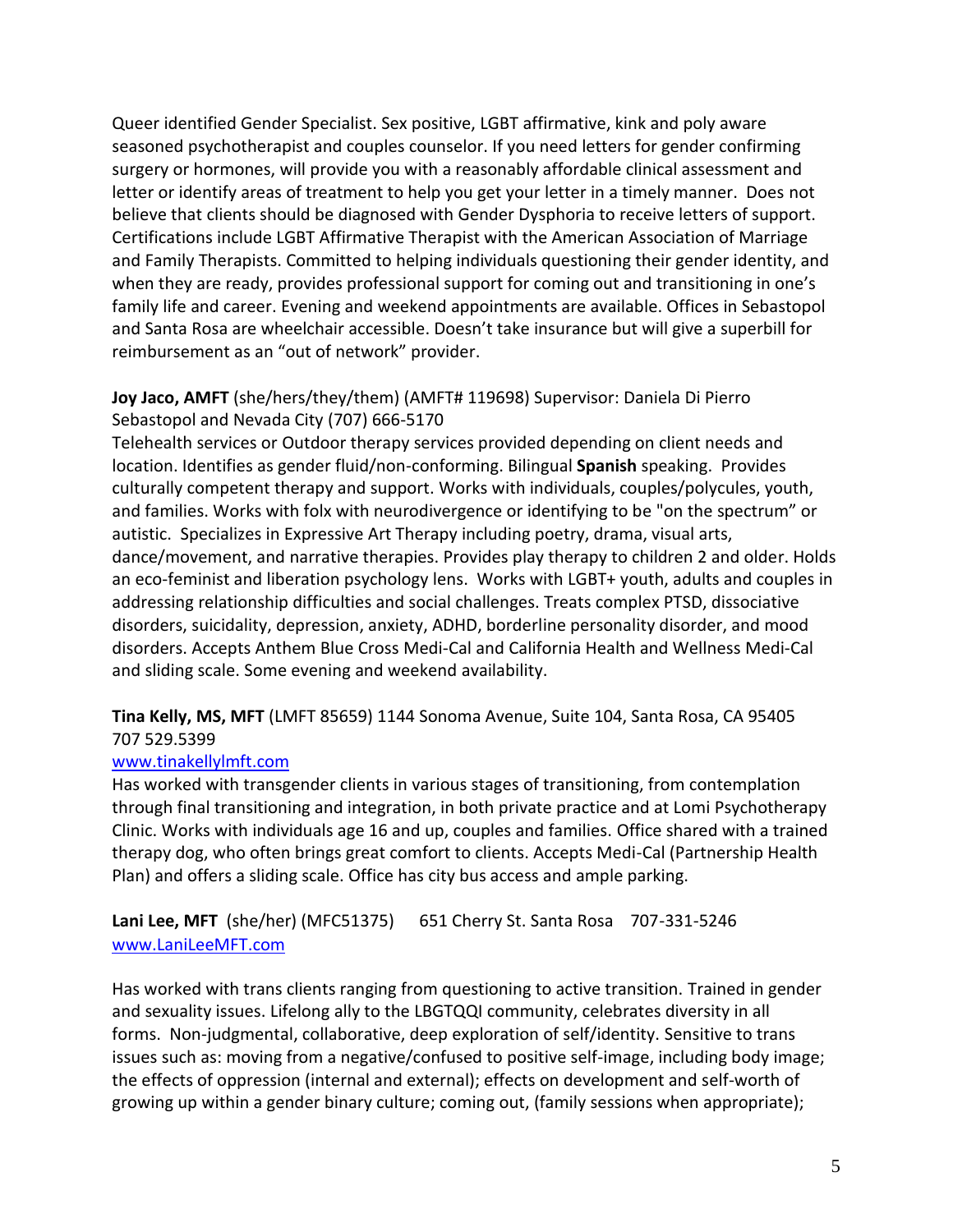creating a self and self-acceptance based on felt sense experience rather than on image-based expectations. Office accessible. Accepts Medi-Cal.

**Sil Machado, Ph.D. & Associates** (he/him) (PSY 25053) Santa Rosa 707-529-3021 [S.Machado.PhD@gmail.com,](mailto:S.Machado.PhD@gmail.com) [www.SilMachadoTherapy.com.](http://www.silmachadotherapy.com/) Extensive experience working with the queer community since 2000. Sil offers psychotherapy to adults for various issues related to sexuality and gender. Coming from a depth psychotherapy perspective, Sil works with clients to help alleviate suffering through inner transformation. His training includes the following approaches: psychodynamic, Jungian, AEDP, Existential-Humanistic, EMDR, expressive arts, sandplay, mindfulness-based therapies and CBT/DBT. In addition to individual psychotherapy for adults, Sil also offers neurofeedback training to children, adolescents, and adults. Neurofeedback brainwave based biofeedback used to both "turn down the volume" on difficult symptoms (e.g., of PTSD, depression, anxiety, OCD, addiction), as well as address in a more direct manner symptoms of central nervous system dysregulation (e.g., concussive injury/TBI, headaches, chronic pain, fibromyalgia, AD/HD). He tailors his approach to suit each client's unique needs. Sliding scale offered with Sil Machado's experienced associate therapists.

**Jessica Malmberg, LMFT** (she/her) (LMFT128946) 818 Cherry St., Santa Rosa 707-758-2365 [jessica@jessicamalmberg.com.](mailto:jessica@jessicamalmberg.com) [https://www.psychologytoday.com/us/therapists/jessica](https://www.psychologytoday.com/us/therapists/jessica-peters-malmberg-santa-rosa-ca/429671)[peters-malmberg-santa-rosa-ca/429671](https://www.psychologytoday.com/us/therapists/jessica-peters-malmberg-santa-rosa-ca/429671)

Specializes in grief and trauma, anxiety and depression. Has experience and joy working with LGBTQI+ individuals, including teens and pre-teens. Has most experience working with trans folks and being a support while navigating identity, helping with family communication, supporting with doctor's visits and communicating with doctors about medications, creating boundaries and working to feel safe and empowered in the world. Works somatically, focusing on breath and body, works with art, with sandtray, with mindfulness, in a client-centered way, finding what works best for each client. Offers Brainspotting for trauma healing. Accepts Partnership Health Plan/Medi-Cal and offers some sliding scale rates for private pay.

**Jan Ögren, MFT** (pronouns: tey, tem, teir) (MFC 29186) 621 Cherry Street, Santa Rosa 707-544-7756

#### [JanOWrites@gmail.com,](https://d.docs.live.net/AppData/Roaming/AppData/Roaming/AppData/Local/Temp/JanOWrites@gmail.com) [www.JanOgren.net](https://d.docs.live.net/AppData/Roaming/AppData/Roaming/AppData/Local/Temp/www.JanOgren.net)

Specializes in gender exploration, Psychological Shamanism and helping people be their authentic selves. Works through lens of systems: cultural/social/family systems and their effects on individuals including gender and sexual orientation; has trained clinicians on LGBTIQ concerns and polyamory. Offers workshops in Psychological Shamanism, which is the blending of psychological and shamanistic teachings specifically designed for Western Culture. EMDR, Sandtray and art therapy. Individual, couples and family therapy. Is bi-cultural, pansexual and gender queer. Takes some insurance, including Medi-Cal and Kaiser; offers sliding scale. Office not accessible.

**Orren Perlman, MD (Psychiatrist – prescribes medication)**

101 H Street, Petaluma 707-523-9423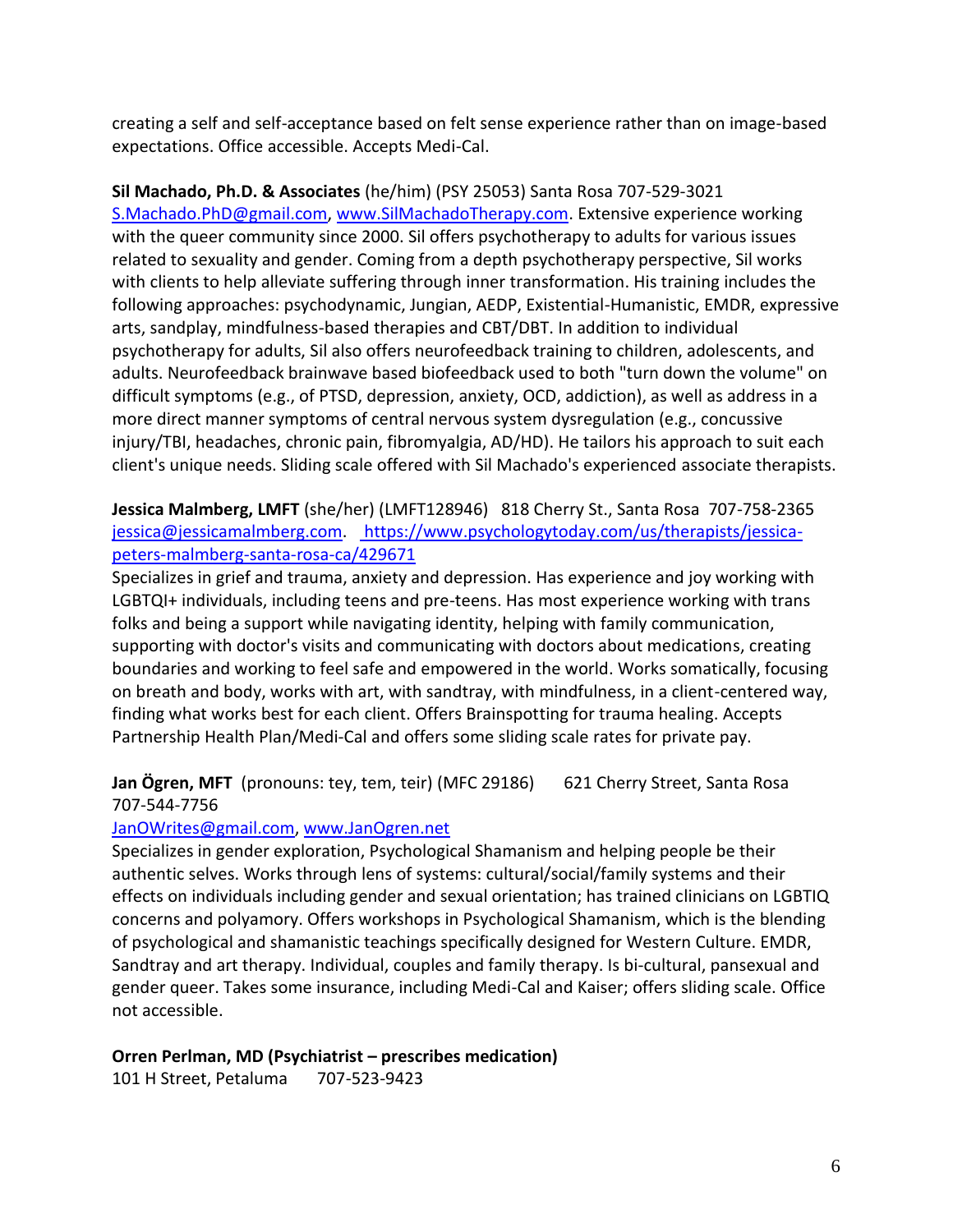**Judith Peletz**, MFT (she/her) (MFC39578) 1144 Sonoma Ave., Suite 117, Santa Rosa 707-526-7720 x315

Experienced working with LGBTQQI individuals of all ages. All are welcome. Specializes in grief and loss, depression, anxiety, self-esteem and personal growth. Accepts most insurance, including Anthem Blue Cross, Blue Shield, CA Victims Assistance, United Behavioral Health and Medi-Cal (Partnership). Offers a sliding scale as needed. Office is accessible. On a city bus line.

Lucas Plumb, PhD (they/them) (PSY24405) 1008 Fifth Street, Santa Rosa; 13 Salem Cove, San Rafael 707-529-3030

#### [drlucasplumb@gmail.com,](https://d.docs.live.net/AppData/Roaming/AppData/Roaming/AppData/Local/Temp/drlucasplumb@gmail.com) [www.drlucasplumb.com](https://d.docs.live.net/AppData/Roaming/AppData/Roaming/AppData/Local/Temp/www.drlucasplumb.com)

Experienced in working with transgender clients. Collaborative coaching orientation. Like to work with families to facilitate transitioning. Support identity development, work/career issues, nutrition/health/mindfulness practices and those undergoing hormone therapy. Kink-friendly, celebrating diversity in all forms; also very open to exploring spiritual issues. Santa Rosa office accessible. Many insurances accepted including Medicare....check website for specifics.

**Jill Rees, PhD** (PSY23030)Private Practice: 659 Cherry Street, Santa Rosa 707-861-0405 [jillreesphd@gmail.com](https://d.docs.live.net/AppData/Roaming/AppData/Roaming/AppData/Local/Temp/jillreesphd@gmail.com)

Very experienced with trans people and their families, partners. Specializes in working with teens and families, especially adoptive and queer families, LGBT people, couples, and anyone requiring a gender specialist. **Also at West County Health Centers (WCHC) in the Sebastopol and Guerneville Offices**, where they take Medi-Cal, MediCare and other insurances for those who have established primary health care with WCHC in Sebastopol, Guerneville or Occidental. Jill facilitates a support group and is available for consultation at the Gender Expansive Services Clinic 1<sup>st</sup> Wednesday evening of each month through the Sebastopol office of WCHC. Most insurances accepted at this clinic. Call Erin Elo for more information and to set up a visit with Jill at the clinic. 707-887-0427.

# **Rosa Reinikainen, MFT, Doctoral Candidate** (MFC43537), PO Box 347, Sebastopol (707) 861-9359

#### [http://www.rainandsunfamilywellness.com](http://www.rainandsunfamilywellness.com/) [rainandsunfamilywellness@gmail.com](mailto:rainandsunfamilywellness@gmail.com)

Has extensive personal and professional experience working with LGBTQI community. Has been a licensed clinician for almost 20 years and has been working with gender expansiveness and exploration including transgender, genderqueer, non-binary clients for over 25 years. Is sex positive and has worked and trained therapists in working with alternative and expansive lifestyles including kink, polyamory, sex workers, pagan clients. Is a holistic and integrative therapist working with Natural Therapeutics, Body and Energy Work, Herbalism, Somatic Therapies, Attachment and Love, Therapeutic and Intuitive Readings, Positive and Attachment Parenting, Nutritional Psychology, Narrative therapy, Mindfulness, Emotionally Focused Couple's Therapy as well as Psychodrama, Art and Writing therapies. Specializes in working with trauma in its many forms including collective trauma. Is committed to working with social justice. **Offers sessions through secure and private online videoconferencing.** Style is warm, compassionate and non-pathologizing. Also works with spouse who is an acupuncturist in their family practice. Can provide "out of network" receipts for insurance.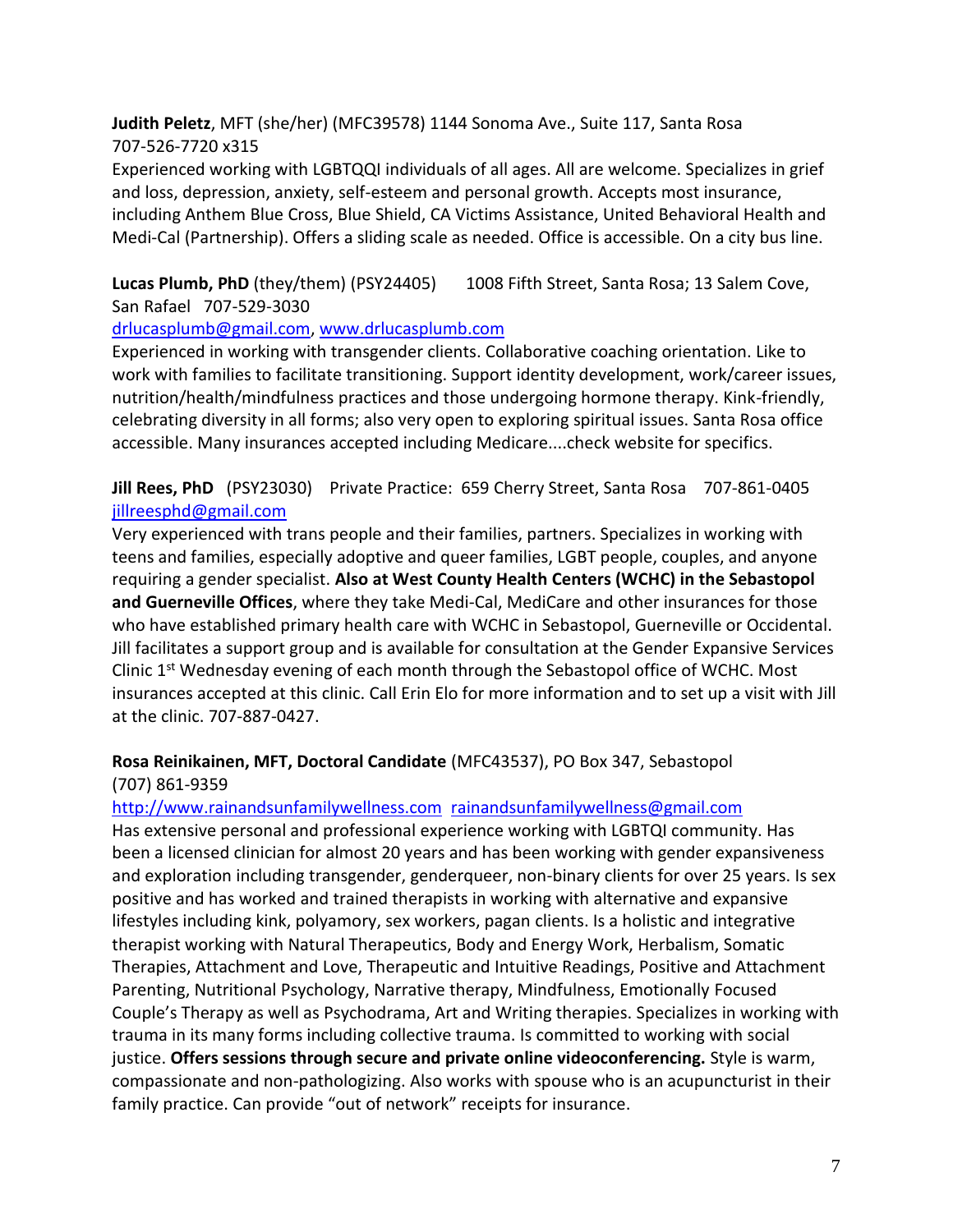## **Nicole "Cole" Rennix, LMFT** (they/them) (LMFT 114057) 1606 Main St. #200, **Napa** 707- 656-3736

#### [www.napavalleytherapy.com](https://d.docs.live.net/416f1b32a33384df/Documents/www.napavalleytherapy.com) [nicolerennix.mft@gmail.com](mailto:nicolerennix.mft@gmail.com)

Non-binary therapist who works with clients across the spectrum (and intersection) of gender diversity, sexual diversity, and neurodiversity. Sex- and sex-worker positive, and kink- and polyfriendly. Provides therapy from a client-centered, strengths-based, social justice framework. Guiding principle is that clients are the experts in their own lives, and therapy should be a safe place for self-exploration and personal growth. Works with clients from tweens to elders, offering individual, partner, and family therapy. Provides compassionate space for partners and/or families with loved ones in transition. Board Member, Psychotherapist Association for Gender and Sexual Diversity (GAYLESTA); Member of the California Association of Marriage and Family Therapists (CAMFT); Open Minds: Psychotherapists Affirming Sexual and Gender Diversity; LGBTQ Therapy Collective. Private pay; will provide receipts for potential insurance reimbursement upon request. Second floor office, not wheelchair accessible.

**Rima Roberts, MFT** (48165) 7765 Healdsburg Ave Suite 13, Sebastopol 707-634-4778 [www.RimaRobertsMFT.com](https://d.docs.live.net/AppData/Roaming/AppData/Roaming/AppData/Local/Temp/www.RimaRobertsMFT.com)

As a gender specialist, Rima is passionate about bringing competent, effective and accessible care to trans, genderqueer and queer clients. For over fifteen years Rima has been involved both personally and professionally within the LGBTQ community and understands the particular vulnerabilities faced. Expertise working with trans youth and young adults, as well as couples and families. Style is non-judgmental and collaborative, meeting clients where they are at on their healing journey. Also specializes in complex and relational trauma, anxiety and depression, self-esteem, spiritual growth, parenthood, sexuality and intimacy. Accepts Medi-Cal (Partnership), will bill insurance as "out of network" and has a sliding scale. Office accessible.

#### **Sean Rosas, Associate Clinical Social Worker** (he/him/his) (#ASW100257)

Supervised by Garet Waterhouse, LCSW, Sonoma Therapy Network

3438B Mendocino Ave, Santa Rosa (707) 387-4525

A gay practitioner with experience working in the LGBTQ+ community, including with gender diverse individuals and people living with HIV-AIDS. Offers therapy on issues around sexuality, depression, anxiety, trauma, grief, and aging. Each person is unique and a person-centered approach is used to work with individual adults and teens for optimal results. Kink-friendly and sex positive. Specializations include harm reduction, substance use, nature-based therapy, and conflict resolution. Currently only accepting self-pay clients. Offering a sliding scale from \$75- \$150. Partnership Health Plan (Medi-Cal) is pending. Offers in-person and telehealth appointments.

**Miles Ruttinger, AMFT** (they/them) (AMFT #118473), Supervisor Adina Morguelan L.C.S.W. #LCSW28900 Mendocino County 1-707-278-6658 <maveryellisroot@milesruttinger.com>

Transgender nonbinary clinician. Work with a variety of clients but have a focus in working with couples, trans, polyamorous and kinky clients. Also see teenagers (not younger children). Work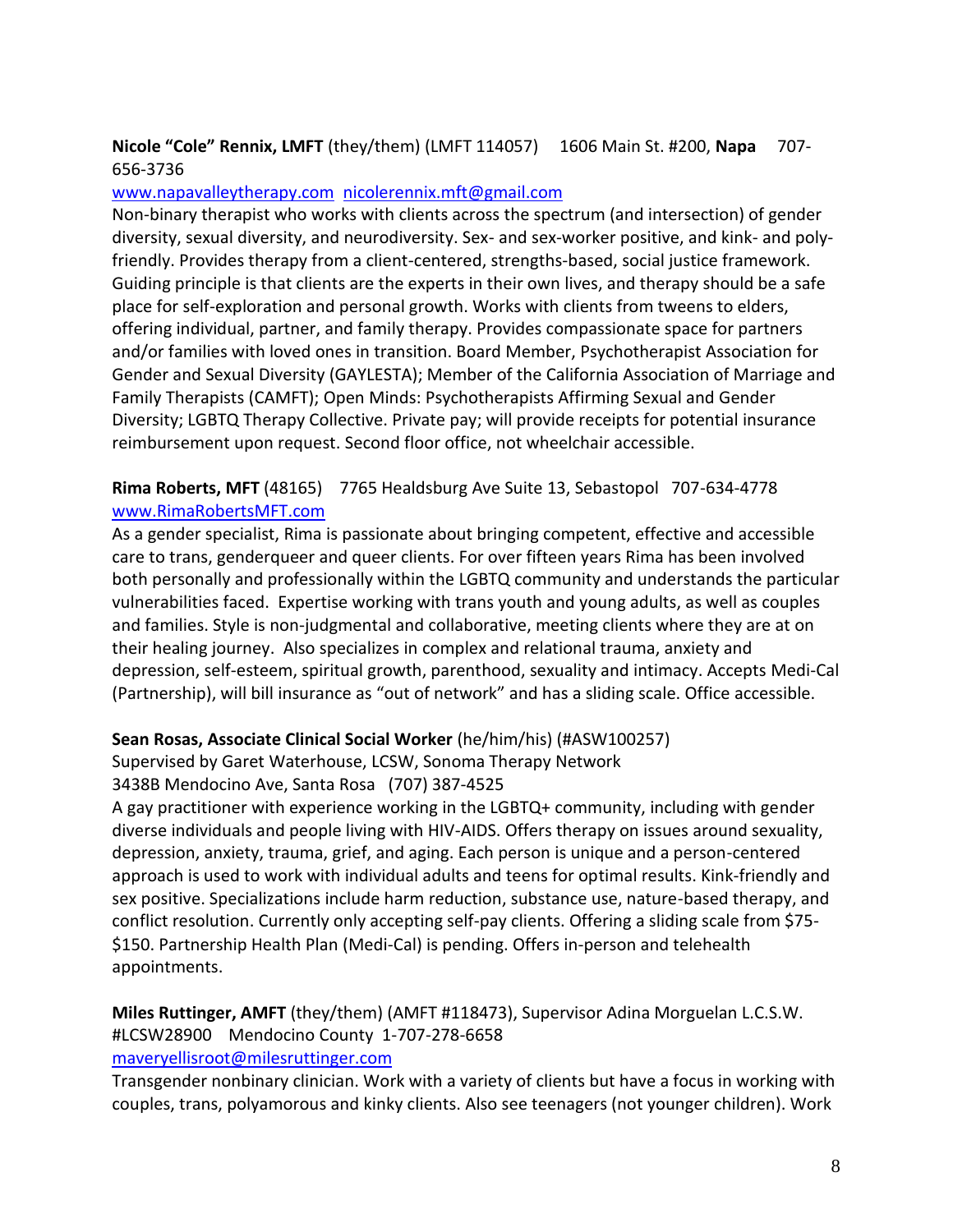through a trauma-informed lens using EMDR, Mindfulness and Somatic approaches to support clients in doing deep work to heal attachment wounds and live their best lives. In private practice via telehealth with clients who are in Mendocino and Sonoma Counties and in the Bay Area, and at Redwood Community Services (RCS) in Mendocino County. Experienced with clients who need a higher level of support due to serious mental health concerns who are also impacted by socio-economic and racial equity barriers. Advocates for clients. Culturally aware and sensitive to inherent dynamics of client/therapist and works to equalize the relationship. Clients know they have a voice and lead in this process. RCS office accessible. No insurance in private practice yet. RCS accepts Medi-Cal and clients from Mendocino, Lake and Humboldt Counties.

**Rhonda Shea, MFT** (she/her) (MFT 25159) 1821 Fourth St, Santa Rosa 707-462-0200 [rsheamft@sonic.net,](mailto:rsheamft@sonic.net)<http://recamft.camp9.org/Sys/PublicProfile/4572789/1027250> Specialty in serving LGBT+ clients locally and elsewhere since 1989. Provide support for selfidentified high-functioning adults of all expressions - and low-conflict relationships of all varieties - to explore challenges, enhance strengths and increase resilience: to flourish. Particular interest in working at the intersection of aging and diversity. Offer collaborative, interactive style grounded in social justice principles and a spectrum of approaches in response to your uniqueness. Not a gender specialist, but not uneducated or inexperienced either; you won't have to explain the fundamentals. Office accessible and on a bus line. Accept Medi-Cal/Partnership. Will provide invoice for potential reimbursement from other insurances in certain circumstances.

**Mahrs Schoppman, MFT** (he/him/his/they/them/theirs) (MFT#102625) 100 Petaluma Blvd N, Petaluma (510) 270-

0951 [mahrs.schoppman@therapywithmahrs.com.](mailto:mahrs.schoppman@therapywithmahrs.com) [www.therapywithmahrs.com](http://www.therapywithmahrs.com/) Transgender therapist specializing in somatic and relational psychotherapy. Has worked extensively with queer, transgender, and GNC populations of all ages. Trauma-informed, sex positive, body positive, open to topics around spirituality, and poly/kink affirming. In working with trauma, he strives to utilize an anti-oppression lens and framework to understand what is going on and what is needed with each unique person. Offers EMDR. Is not on any insurance panels. Is able to provide itemized receipts for reimbursement purposes. Office is accessible.

#### **Lynea Seiberlich-Wheeler, LCSW** (she/her) (#74702)

West County Health Centers' Russian River Health Center, Guerneville (707) 824-3376 x1132 [lseiberlichwheeler@wchealth.org](mailto:lseiberlichwheeler@wchealth.org) (not for confidential information)

Therapist with West County Health Center's Behavioral Health department. Works with adults and teens. Several years working with LGBT+ people and their community. Co-organizes the annual Translife Community Building conferences since its start in 2008. Provides diagnoses, helps establish readiness for hormone therapy and gender confirming surgery and provides supportive therapy. Specializes in work with community members dealing with homelessness, trauma, depression and/or anxiety, with additional training in Dialectic Behavior Therapy (DBT) and resilience. Can only work with patients of West County Health Centers including the Gender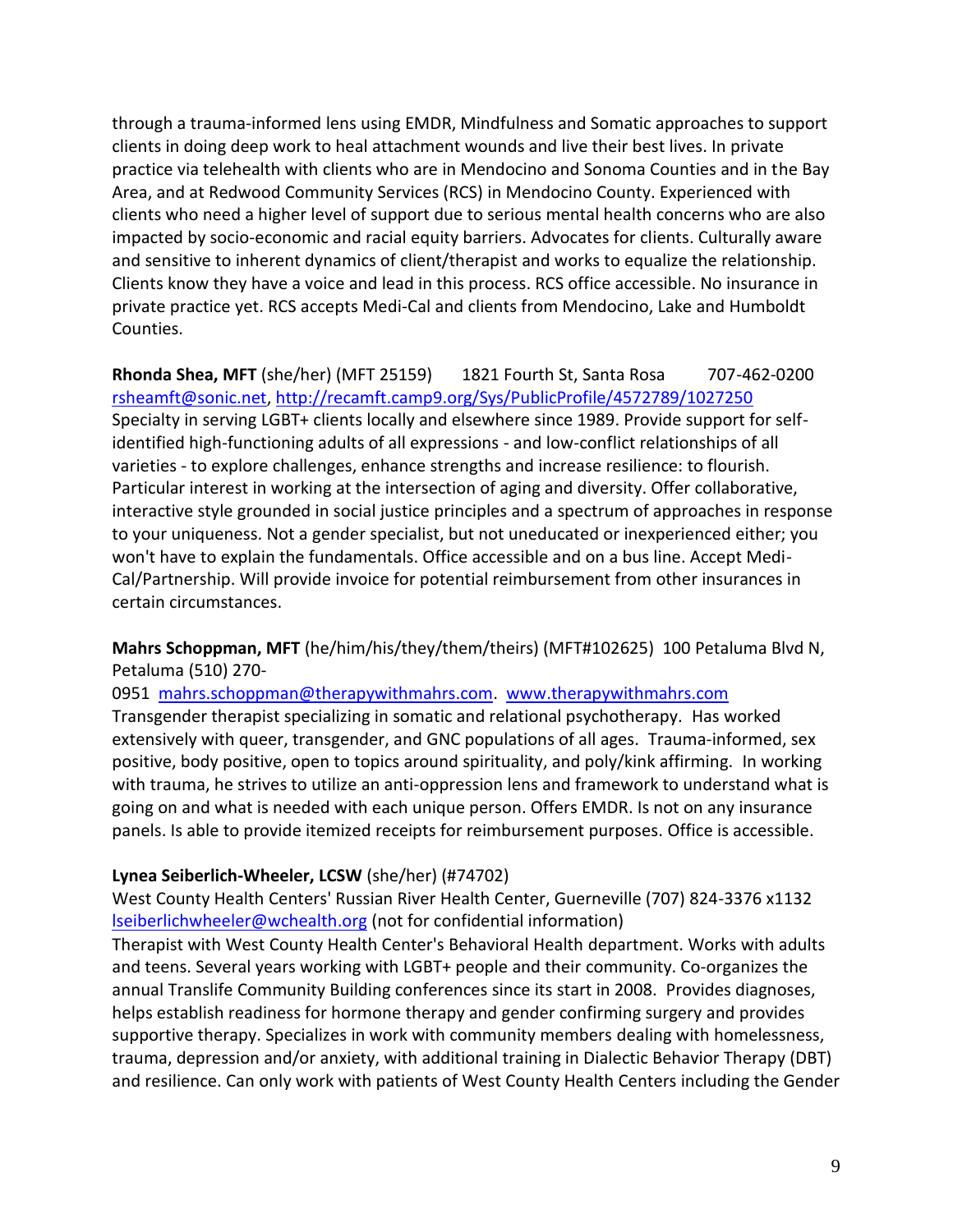Expansive Services Clinic (in Sebastopol). WCHC accepts most major insurance plans. Office accessible.

## **Kris Spangler, MFT** (they/them) (MFC40841) 536 S. Main St., Sebastopol 707-829-8293 [spanglerkris@gmail.com,](https://d.docs.live.net/AppData/Roaming/AppData/Roaming/AppData/Local/Temp/spanglerkris@gmail.com) [www.KrisSpanglerMFT.com](https://d.docs.live.net/AppData/Roaming/AppData/Roaming/AppData/Local/Temp/www.KrisSpanglerMFT.com)

Extensive personal and professional experience with gender exploration and transition. Specializing in helping (only) adults with gender identity and expression, as well as sexual orientation/identity, consensual non-monogamy, self-esteem, depression, anxiety, anger, effective communication, relationship difficulties, alternative families and more. Kink-friendly, sex positive. Talk therapy, body-centered therapy, mindfulness instruction. EMDR for processing traumatic experiences. Member, World Profess. Assoc. for Transg. Health (WPATH). Has been a supervisor, trainer/presenter on therapy with LGBTQ+ people. On organizing committee for annual TransLife Conferences in Santa Rosa. Regularly attends trainings, conferences and consultation group re: gender. Sliding scale, Medi-Cal (Partnership Health Plan) and will provide receipts as "out of network" provider for clients to submit to their PPO insurance. Office accessible.

**Robin Sweeney, MFT** (he/him) (MFC83967) 7765 Healdsburg Avenue, Suite 17, Sebastopol (707) 726-2960 [robinsweeney@gmail.com](mailto:robinsweeney@gmail.com) [robinsweeneytherapy.com](http://robinsweeneytherapy.com/)

Goal in therapy is to help clients create awesome lives. As a gender specialist, that can mean everything from working with clients to explore their authentic selves and how to live that in the world, to helping to navigate the challenges of identity transition (including through the insurance maze, with experience providing letters for gender affirming surgeries.) As a queer identified trans man, works from a strengths-based and identity-affirming stance, with a social justice lens. Sex-positive, kink- and polyamory-friendly. Other specialties include helping clients live with chronic pain and illness, manage depression, and figure out how to thrive in a neurotypical world when one isn't. Accepts Beacon, Medi-Cal, Magellan, Kaiser, Victim's Assistance, and will provide receipts as an out of network provider. Sliding scale appointments available, based on financial need. Office is accessible and minimal scent. If appropriate, can also provide video sessions. Free twenty-minute phone, video or in-person consultation.

**Willow M. Thorsen, LCSW** (she/her) (#27440) **KAISER** Rohnert Park, but currently only virtual. Direct line at **Kaiser** (707) 206-3068

[willow.m.thorsen@kp.org](https://d.docs.live.net/AppData/Roaming/AppData/Roaming/AppData/Local/Temp/willow.m.thorsen@kp.org) (not for confidential information)

Gender Therapist at Kaiser's Behavioral Medicine Services in Santa Rosa, providing genderaffirming care for adults in Sonoma and Marin. Member of the LGBTQ+ Task Force which includes a patient advisory council. Also works at Kaiser's Multi-Specialty Transitions clinic in Oakland. Over a decade working with trans people and their partners and families. Supports people with identity development, issues of transitioning, and supportive therapy. Also provides diagnosis, helps establish readiness for hormone therapy and surgery, facilitates a range of referrals for gender affirming services and care-coordination within Kaiser. In addition, specializes in work with sexual identity and sexual health issues including BDSM/kink and polyamory. On Kaiser Northern California's regional Sexual Health Committee. SF Sex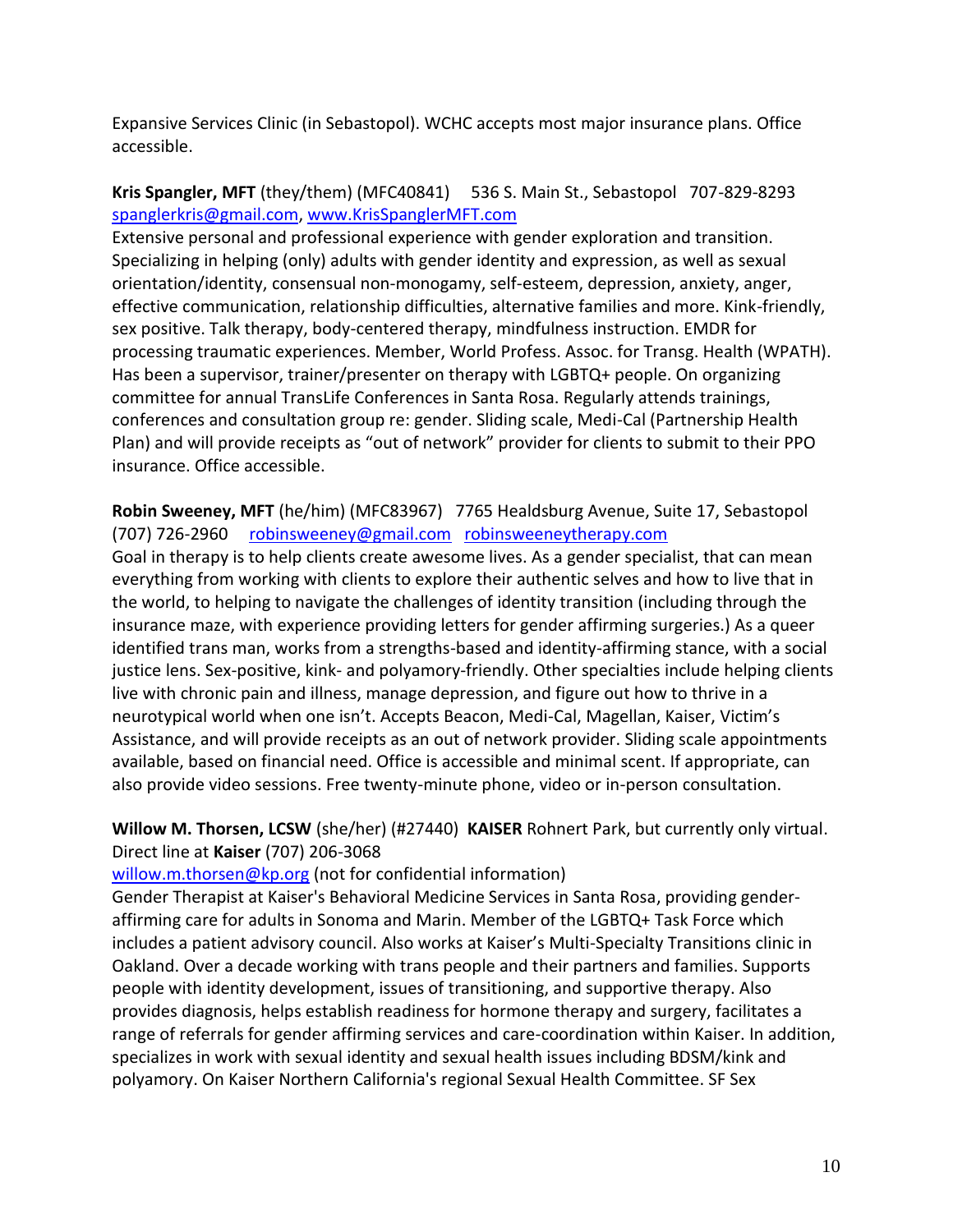Information (SFSI)-trained. Speaks Spanish. Can ONLY work with Kaiser members who have mental health coverage; cost depends on each individual's Kaiser plan. Office accessible. **Willow's private therapy and coaching practice:** 

[Willowthorsen.lcsw@gmail.org](mailto:Willowthorsen.lcsw@gmail.org) (415) 342-7298 (website in development) Serving individual adults, including the LGBTQA+, BDSM/kink and polyamory communities, with a range of healing and growth-oriented support to navigate this complex/messy world and live their most authentic and empowered lives. Provides specialties listed above as well as extensive experience with life-transitions, relational issues, mind/body awareness and spirituality/selfdevelopment. Overall approach is dialectic, deeply strengths-based/loving trauma-informed, and rooted in Positive Psychology, Liberation Psychology, Feminist Psychology, social justice and mindfulness. Not taking any insurance. Virtual only.

## **Annie Vincelette, PsyD** (she/her/hers) (PSY28354) 405 Enfrente Road, Suite 220, Novato (707) 385-1681 DrVincelette.com

Background and therapeutic approach centered in relational psychoanalysis. Works with individual adults, couples, teens, and groups. Practice includes working with the LGBTQ+ community and particularly those who are transgender or gender expansive/nonconforming. A primary focus is establishing a safe space to deeply explore and affirm core gender and/or sexual identity and expression, which for some can feel like a continually evolving process. Currently works with those who are in various stages of transitioning and offers consultation to clinicians serving TGNC clients. In 2017, Dr. Vincelette was elected to the executive board of the Redwood Psychological Association, with a personal commitment to bringing TGNC-focused continuing education to North Bay clinicians. Office wheelchair accessible. Accepts Medicare. Sliding scale available.

# **Garet Waterhouse, LCSW** (he/him) (#24560) Sonoma Therapy Network

3438B Mendocino Ave, Santa Rosa, CA 95403 (707) 387-4525

[garet@garetwaterhouse.com](mailto:garet@garetwaterhouse.com) <https://www.garetwaterhouse.com/>

Individual, couples and family therapy. Has worked with trans clients for 15+ years. Has advocated for trans equality in health clinics. Has written several letters to insurance companies advocating for reassignment surgery. Some awareness of trans concerns and an openness to continue to grow and learn. Working on certifications as an LGBTQIA affirmative therapist, and as a sex therapist. Strengths-based and solution-focused therapy. Cognitive Behavioral Therapy and EMDR, among other modalities. Practice is usually full, but there are occasional openings. Takes most insurance panels, including Partnership Health Plan, Medicare, Beacon Value Options, Magellan, Anthem Blue Cross, Optum, MHN, and Cigna. Some evening and weekend appointments. Extensive experience with Native American and Veteran populations. Office accessible.

**Erin Wiper, LMFT** (she/her) (#119118) [\(707\) 889-0257](tel:(707)%20889-0257) Sebastopol <http://www.sonomacountytherapy.com/> RECAMFT Racial & Social Justice Committee Co-Chair